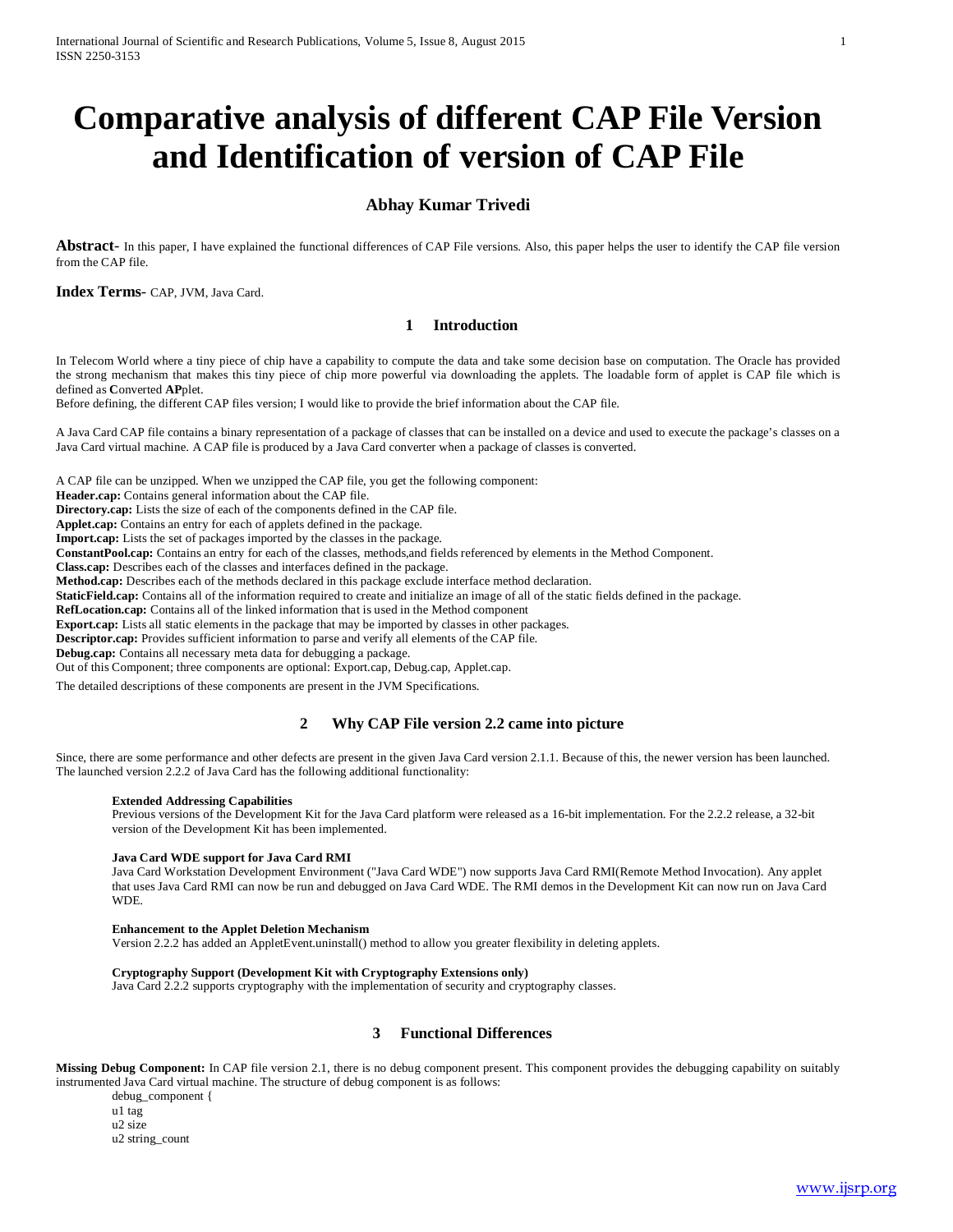International Journal of Scientific and Research Publications, Volume 5, Issue 8, August 2015 2 ISSN 2250-3153

utf8\_info strings\_table[string\_count] u2 package\_name\_index u2 class\_count class\_debug\_info classes[class\_count] }

**Structure of Header Component Changed:** The name of package is now included in Header Component (i.e. Version 2.2) which was not previously included. Now, the structure of Header Component is as follows:

header\_component { u1 tag u2 size u4 magic u1 minor\_version u1 major\_version u1 flags package\_info package package\_name\_info package\_name - Added }

**Structure of Class Component Changed:** The structure of Class Component is changed in the version 2.2 which look like:

class\_component { u1 tag u2 size u2 signature\_pool\_length type\_descriptor signature\_pool[] Added interface\_info interfaces[] class\_info classes[] }

The description of added component is:

signature\_pool\_length

The signature\_pool\_length item indicates the number of bytes in the signature\_pool[] item. The value of the signature\_pool\_length item must be zero if the package does not define any remote interfaces or remote classes.

signature\_pool[]

The signature\_pool[] item represents a list of variable-length type\_descriptor structures. These descriptors represent the signatures of the remote methods.

**Exception Handling:** In CAP file version 2.2, there are two exceptions that are not handled. These exceptions are: IllegalArgumentException, llegalStateException.

## **4 How we Identify Version of CAP File**

Suppose, you have a .cap file. Now you want to know the version of CAP file. For finding this information, you have to follow the following steps:

Unzip the .cap file

You get a folder under which numbers of .cap files are present

Open the cap file "**Header.cap**" in HexEditor tool[Trial version of this tool can be easily available on net]

Once you open this file, you get the some byte code. For us, let's assume the following byte code: *01 00 14 DE CA FF ED 01 02 04 00 01 0A D2 76 00 00 28 51 00 22 70 01*

The breaup of this byte code is as follows:

01 – Tag (value COMPONENT\_Header as describe in JVM Specification) 0014 – Size. The number of bytes in Header Component. DE CA FF ED – Magic Number, used for identifying the Java Card CAP file format; its value has been fixed. **0102- Minor and Major version of CAP i.e the version of CAP file is 2.1 i.e. 02.01** 04 – According to the JVM specification, the meaning of this flag is set if the Applet Component is included in the CAP file. Package Information: 0001- Minor and Major version of package. This value is set by different vendors 0A – Application Identifier length D1700000295100102001 – Package AID

In this way, we get the version of CAP file. Now you can easily identify the version of CAP through CAP file.